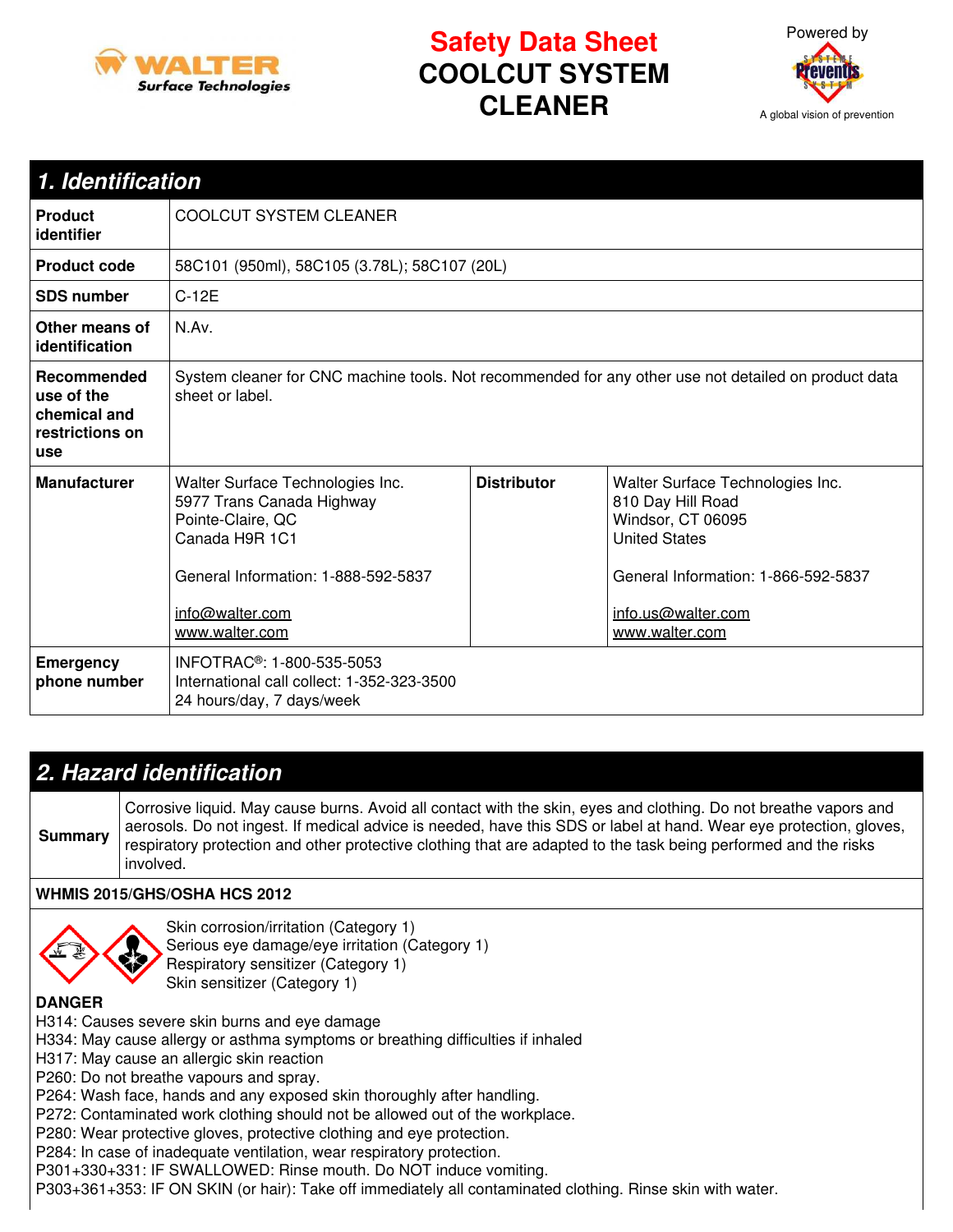P363: Wash contaminated clothing before reuse.

P333+313: If skin irritation or a rash occurs: Get medical advice or attention.

P304+340: IF INHALED: Remove victim to fresh air and keep at rest in a position comfortable for breathing.

P342+311: If experiencing respiratory symptoms: Call a POISON CENTER or doctor/physician.

P305+351+338: IF IN EYES: Rinse continuously with water for several minutes. Remove contact lenses if present and easy to do. Continue rinsing.

P310: Immediately call a POISON CENTER or a doctor.

P405: Store locked up.

P501: Dispose of contents and container to a licensed chemical disposal agency in accordance with local, regional and national regulations.

## *3. Composition/information on ingredients*

| Common name                                         | <b>CAS</b>     | Weight % content |
|-----------------------------------------------------|----------------|------------------|
| Sodium metasilicate pentahydrate                    | 10213-79-3     | $1 - 5\%$        |
| Benzenesulfonic acid, (1-methylethyl)-, sodium salt | 28348-53-0     | $1 - 5\%$        |
| Glutaraldehyde                                      | $111 - 30 - 8$ | $0.1 - 1\%$      |
|                                                     |                |                  |

**Note:** The manufacturer withholds the actual concentration range of the ingredients as a trade secret.

| 4. First-aid measures     |                                                                                                                                                                                                                                                                                                                                                                              |  |  |  |
|---------------------------|------------------------------------------------------------------------------------------------------------------------------------------------------------------------------------------------------------------------------------------------------------------------------------------------------------------------------------------------------------------------------|--|--|--|
| <b>Inhalation</b>         | Move person to fresh air. If breathing is difficult, give oxygen by trained personnel. If not breathing, give<br>artificial respiration. If a problem develops or persists, seek medical attention.                                                                                                                                                                          |  |  |  |
| <b>Skin contact</b>       | Flush with water for at least 15 minutes. Remove contaminated clothing and wash before reuse. If a problem<br>develops or persists, seek medical attention.                                                                                                                                                                                                                  |  |  |  |
| Eye contact               | IMMEDIATELY flush with plenty of water. Remove contact lenses if easy to do. Flush with water for at least<br>20 minutes. Hold eyelids apart to rinse properly. Seek medical attention immediately.                                                                                                                                                                          |  |  |  |
| Ingestion                 | DO NOT induce vomiting, unless recommended by medical personnel. Never give anything by mouth if<br>victim is unconscious or convulsing. If victim is conscious wash out mouth with water and give 1-2 glasses of<br>water to drink. Seek medical attention or contact a Poison Centre immediately.                                                                          |  |  |  |
| Other                     | No additional information.                                                                                                                                                                                                                                                                                                                                                   |  |  |  |
| <b>Symptoms</b>           | May cause severe eye irritation or eye damage. May cause skin irritation and burns. May cause an allergic<br>reaction of the skin. May cause an allergic respiratory reaction with symptoms similar to asthma such as<br>wheezing and chest tightness.                                                                                                                       |  |  |  |
| Notes to the<br>physician | Treat according to person's condition and specifics of exposure. If gastric lavage is performed, suggest<br>endotracheal and/or esophageal control. Danger from lung aspiration must be weighed against toxicity when<br>considering emptying the stomach. Treatment of exposure should be directed at the control of symptoms<br>and the clinical condition of the patient. |  |  |  |

| 5. Fire-fighting measures                               |                                                                                                                                             |  |  |
|---------------------------------------------------------|---------------------------------------------------------------------------------------------------------------------------------------------|--|--|
| media                                                   | Suitable extinguishing   Use an extinguishing agent appropriate for the surrounding fire.                                                   |  |  |
| <b>Specific hazards</b><br>arising from the<br>chemical | No information available for this product.                                                                                                  |  |  |
| <b>Special protective</b><br>equipment                  | Firefighters must wear self contained breathing apparatus with full face mask. Firefighting suit may not<br>be efficient against chemicals. |  |  |
|                                                         | Prevent run-off from fire control or dilution from entering streams, sewers or drinking water supply.                                       |  |  |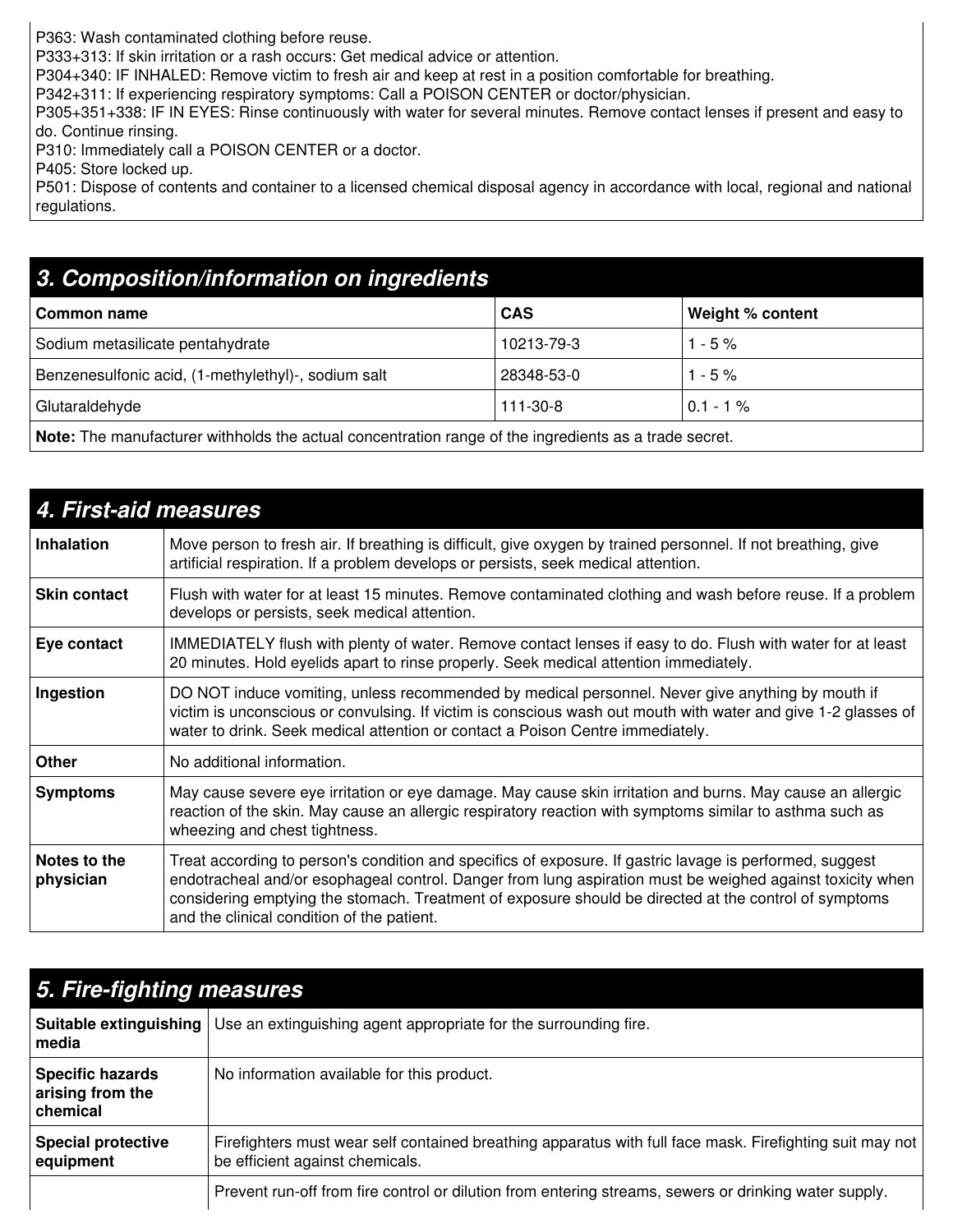| 6. Accidental release measures                                               |                                                                                                                                                                                                                                                                                                                     |  |  |
|------------------------------------------------------------------------------|---------------------------------------------------------------------------------------------------------------------------------------------------------------------------------------------------------------------------------------------------------------------------------------------------------------------|--|--|
| Personal precautions,<br>protective equipment<br>and emergency<br>procedures | Do not touch damaged containers or spilled material. Make sure to wear personal protective<br>equipment mentioned in this Safety Data Sheet.                                                                                                                                                                        |  |  |
| Environmental<br>precautions                                                 | Prevent product from entering drains and release to the environment. For a large spill, consult the<br>Department of Environment or the relevant authorities.                                                                                                                                                       |  |  |
| Methods and<br>materials for<br>containment and<br>cleaning up               | Ventilate the area well. Stop leak, if it's possible to do so without risk. Absorb with inert material (soil,<br>sand, vermiculite) and place in an appropriate waste disposal clearly identified. Finish cleaning by<br>rinsing with water contaminated surface. Dispose via a licensed waste disposal contractor. |  |  |

| 7. Handling and storage                                                   |                                                                                                                                                                                                                                                                                                                                                                                                                                                                                                                                                                                                                                                                                     |  |  |
|---------------------------------------------------------------------------|-------------------------------------------------------------------------------------------------------------------------------------------------------------------------------------------------------------------------------------------------------------------------------------------------------------------------------------------------------------------------------------------------------------------------------------------------------------------------------------------------------------------------------------------------------------------------------------------------------------------------------------------------------------------------------------|--|--|
| <b>Precautions for safe</b><br>handling                                   | People with a history of skin or respiratory sensitization should not intervene in the process using this<br>product. Use only in well ventilated area. Avoid all contact with the skin, eyes and clothing. Do not<br>breathe vapors and aerosols. Wear eye protection, gloves, respiratory protection and other protective<br>clothing that are adapted to the task being performed and the risks involved. DO NOT dispose residue<br>in sewers, streams or drinking water supply. Keep containers tightly closed when not in use. Do not<br>eat, do not drink and do not smoke during use. After use, wash hands with soap and water. Wash<br>contaminated clothing before reuse. |  |  |
| <b>Conditions for safe</b><br>storage, including any<br>incompatibilities | Store tightly closed and in properly labelled containers in a cool, dry and well ventilated place. Store<br>away from bases and incompatible materials (see section 10). Keep away from direct sunlight and<br>heat.                                                                                                                                                                                                                                                                                                                                                                                                                                                                |  |  |
| Storage temperature                                                       | 10 to 30 $^{\circ}$ C (50 to 86 $^{\circ}$ F)                                                                                                                                                                                                                                                                                                                                                                                                                                                                                                                                                                                                                                       |  |  |

| 8. Exposure controls/personal protection             |                                                                                                                                                                                                         |                                                                                                                                                                                                                                                                                                                 |  |  |
|------------------------------------------------------|---------------------------------------------------------------------------------------------------------------------------------------------------------------------------------------------------------|-----------------------------------------------------------------------------------------------------------------------------------------------------------------------------------------------------------------------------------------------------------------------------------------------------------------|--|--|
| Immediately<br>Dangerous to Life or<br><b>Health</b> | No IDLH value is reported.                                                                                                                                                                              |                                                                                                                                                                                                                                                                                                                 |  |  |
| Glutaraldehyde                                       | Ceiling<br>$0.05$ ppm                                                                                                                                                                                   | ACGIH, BC, ON, RSST                                                                                                                                                                                                                                                                                             |  |  |
| Appropriate<br>engineering controls                  | Provide sufficient mechanical ventilation (general or local exhaust) to keep the airborne<br>concentrations of vapours, mists, aerosols or dust below their respective occupational exposure<br>limits. |                                                                                                                                                                                                                                                                                                                 |  |  |
| Individual protection measures                       |                                                                                                                                                                                                         |                                                                                                                                                                                                                                                                                                                 |  |  |
| Eye                                                  | Wear chemical splash goggles. If exposure causes eye discomfort, use a full-face respirator.                                                                                                            |                                                                                                                                                                                                                                                                                                                 |  |  |
| <b>Hands</b>                                         | Chemical-resistant, impervious gloves should be worn at all times when handling this chemical                                                                                                           | product. Wear nitrile or neoprene gloves. Before using, user should confirm impermeability. Discard<br>gloves with tears, pinholes, or signs of wear. Gloves must only be worn on clean hands. Wash gloves<br>with water before removing them. After using gloves, hands should be washed and dried thoroughly. |  |  |
| <b>Skin</b>                                          | long-sleeve protective coverall suit.                                                                                                                                                                   | Personal protective equipment for the body should be selected based on the task being performed<br>and the risks involved. Wear appropriate chemical impervious clothing. If necessary, wear an apron or                                                                                                        |  |  |
| <b>Respiratory</b>                                   |                                                                                                                                                                                                         |                                                                                                                                                                                                                                                                                                                 |  |  |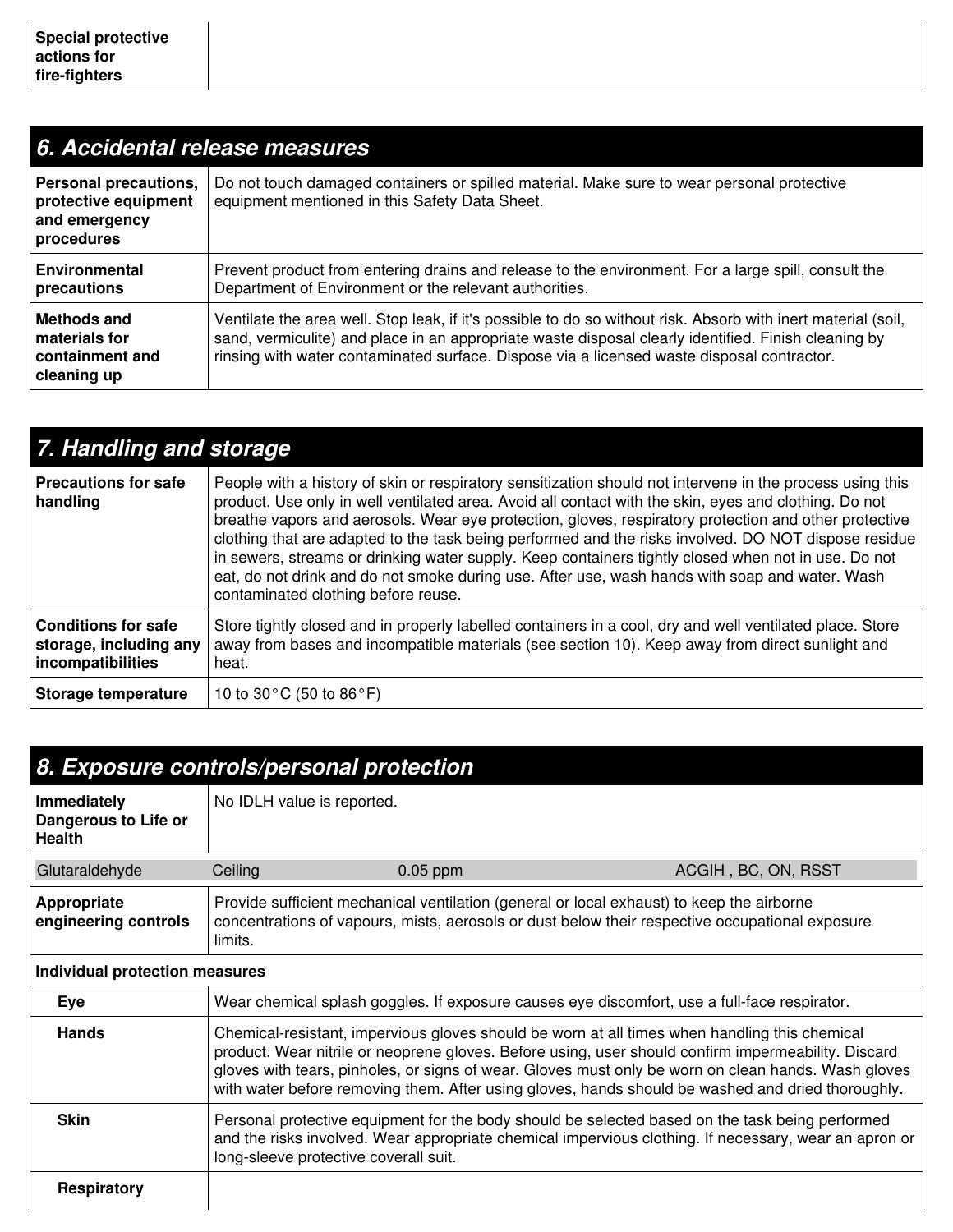|      | Respiratory protection is not required for normal use. Where the conditions in the workplace require a<br>respirator, it is necessary to follow a respiratory protection program. Moreover, respiratory protection<br>equipment (RPE) must be selected, fitted, maintained and inspected in accordance with regulations<br>and standard 29 CFR 1910.134 (OSHA), ANSI Z88.2 or CSA Z 94.11 (Canada) and approved by<br>NIOSH/MSHA. In case of insufficient ventilation or in confined or enclosed space and for an assigned<br>protection factor (APF) up to 10 times the exposure limit, wear a half mask respirator with organic<br>vapour cartridges fitted with P100 filters. For an APF until maximum 100 times of exposure limit, wear<br>a full face respirator mask with organic vapour cartridges and P100 filters. For concentrations higher<br>than the Threshold Limit Value, wear any self-contained breathing apparatus that has a full face piece<br>and is operated in a pressure-demand or other positive-pressure mode. |  |  |  |  |
|------|------------------------------------------------------------------------------------------------------------------------------------------------------------------------------------------------------------------------------------------------------------------------------------------------------------------------------------------------------------------------------------------------------------------------------------------------------------------------------------------------------------------------------------------------------------------------------------------------------------------------------------------------------------------------------------------------------------------------------------------------------------------------------------------------------------------------------------------------------------------------------------------------------------------------------------------------------------------------------------------------------------------------------------------|--|--|--|--|
| Feet | Wear rubber boots as needed.                                                                                                                                                                                                                                                                                                                                                                                                                                                                                                                                                                                                                                                                                                                                                                                                                                                                                                                                                                                                             |  |  |  |  |
|      | <b>Chemical Coverall Suit</b><br>Chemical cartridge respirator half-mask<br>Nitrile gloves<br>Goggles                                                                                                                                                                                                                                                                                                                                                                                                                                                                                                                                                                                                                                                                                                                                                                                                                                                                                                                                    |  |  |  |  |

|                                                                                             | 9. Physical and chemical properties |                                                 |                        |  |
|---------------------------------------------------------------------------------------------|-------------------------------------|-------------------------------------------------|------------------------|--|
| <b>Physical state</b>                                                                       | Liquid                              | <b>Flammability</b>                             | Non-flammable          |  |
| <b>Colour</b>                                                                               | N.Av.                               | <b>Flammability limits</b>                      | N/Av.                  |  |
| <b>Odour</b>                                                                                | N.Av.                               | <b>Flash point</b>                              | N/Av.                  |  |
| <b>Odour threshold</b>                                                                      | N/Av.                               | <b>Auto-ignition</b><br>temperature             | N/Av.                  |  |
| pH                                                                                          | 13.3 @ 100%                         | <b>Sensibility to</b><br>electrostatic charges  | N.Av.                  |  |
| <b>Melting point</b>                                                                        | N/Av.                               | <b>Sensibility to sparks</b><br>and/or friction | <b>No</b>              |  |
| <b>Freezing point</b>                                                                       | N/Av.                               | <b>Vapour density</b>                           | $N/Av.$ (Air = 1)      |  |
| <b>Boiling point</b>                                                                        | N/Av.                               | <b>Relative density</b>                         | 1.045 kg/L (Water = 1) |  |
| <b>Solubility</b>                                                                           | Soluble in water.                   | <b>Partition coefficient</b><br>n-octanol/water | N/Av.                  |  |
| <b>Evaporation rate</b>                                                                     | N/Av.                               | <b>Decomposition</b><br>temperature             | N/Av.                  |  |
| Vapour pressure                                                                             | N/Av.                               | <b>Viscosity</b>                                | N/Av.                  |  |
| <b>Percent Wt. Volatile</b>                                                                 | N/Av.                               | <b>Molecular mass</b>                           | N/Ap.                  |  |
| VOC (g/L)                                                                                   | N/Av.                               | % Volume Volatile<br>(VOC)                      | N/Av.                  |  |
| VOC (Ib/gal)                                                                                | N/Av.                               | % Wt. Volatile (VOC)                            | 0.3%                   |  |
| N/Av.: Not Available<br>Und.: Undetermined<br>N/E: Not Established<br>N/Ap.: Not Applicable |                                     |                                                 |                        |  |

| 10. Stability and reactivity                                      |                                              |  |  |  |
|-------------------------------------------------------------------|----------------------------------------------|--|--|--|
| <b>Reactivity</b>                                                 | No reactivity expected.                      |  |  |  |
| <b>Chemical stability</b>                                         | Stable under recommended storage conditions. |  |  |  |
| Possibility of hazardous reactions (including<br>polymerizations) | Hazardous polymerization will not occur.     |  |  |  |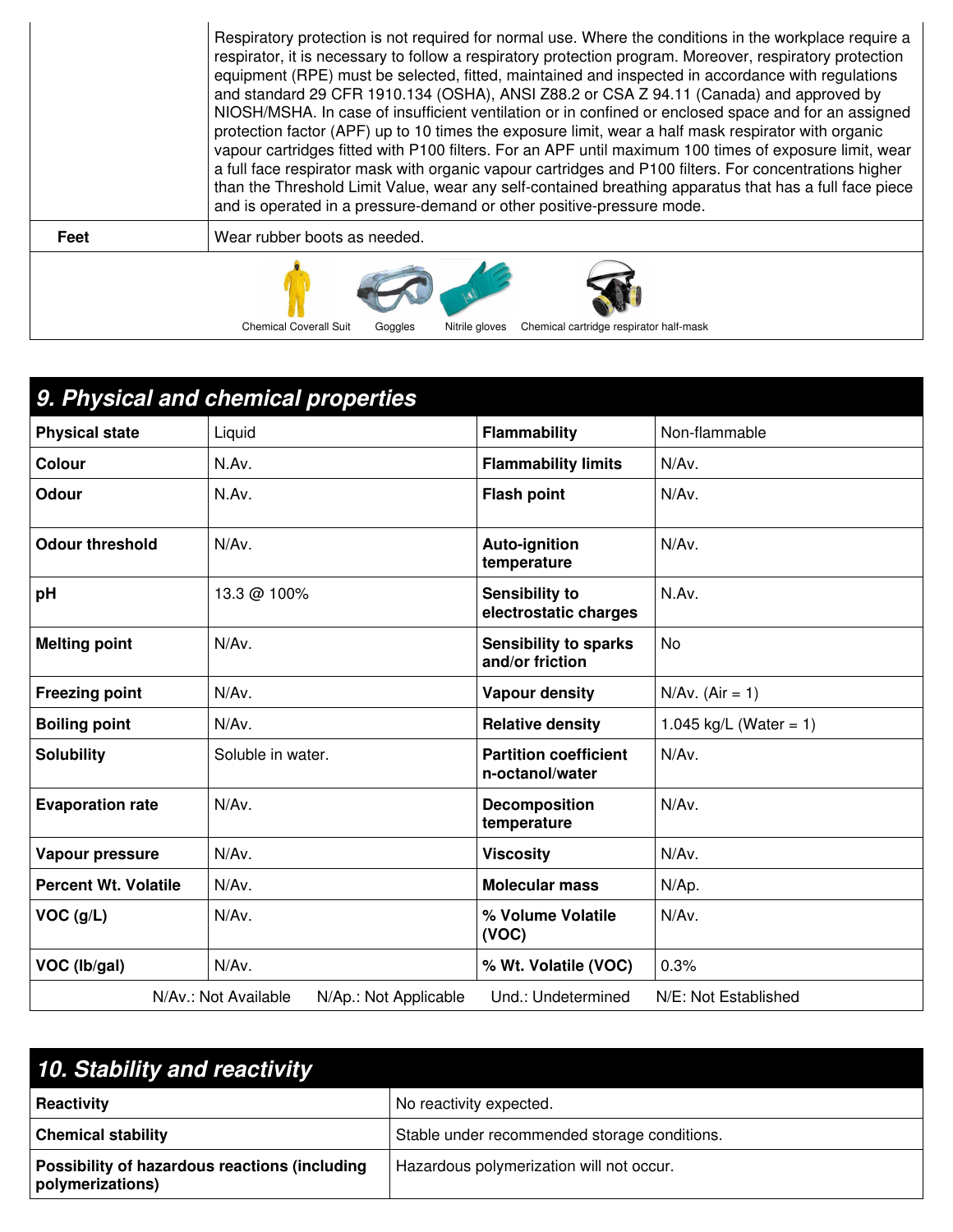| <b>Conditions to avoid</b>              | Avoid contact with incompatible materials.                                                              |
|-----------------------------------------|---------------------------------------------------------------------------------------------------------|
| Incompatible materials                  | Strong oxidants, strong acids.                                                                          |
| <b>Hazardous decomposition products</b> | Under normal conditions of storage and use, hazardous decomposition<br>products should not be produced. |

|                                             | 11. Toxicological information                                                                                                                                                                                                                                                                                                                                                             |                                                                                                                                                                                                                                           |      |                                                        |     |                     |
|---------------------------------------------|-------------------------------------------------------------------------------------------------------------------------------------------------------------------------------------------------------------------------------------------------------------------------------------------------------------------------------------------------------------------------------------------|-------------------------------------------------------------------------------------------------------------------------------------------------------------------------------------------------------------------------------------------|------|--------------------------------------------------------|-----|---------------------|
| <b>Numerical</b><br>measures of<br>toxicity |                                                                                                                                                                                                                                                                                                                                                                                           | Benzenesulfonic acid, (1-methylethyl)-, sodium salt Ingestion >7000 mg/kg Rat                                                                                                                                                             | Skin | Inhalation >770 mg/l/4h Rat<br>>2000 mg/kg Rabbit LD50 |     | LD50<br><b>LC50</b> |
|                                             | Sodium metasilicate pentahydrate                                                                                                                                                                                                                                                                                                                                                          |                                                                                                                                                                                                                                           | Skin | Ingestion 847 mg/kg<br>>2000 mg/kg Rat                 | Rat | LD50<br>LD50        |
|                                             | Glutaraldehyde                                                                                                                                                                                                                                                                                                                                                                            |                                                                                                                                                                                                                                           |      | Ingestion 134 mg/kg<br>Inhalation 0.27 mg/l/4h Rat     | Rat | LD50<br><b>LC50</b> |
|                                             |                                                                                                                                                                                                                                                                                                                                                                                           |                                                                                                                                                                                                                                           |      | 0.48 mg/l/4h Rat                                       |     | <b>LC50</b>         |
|                                             |                                                                                                                                                                                                                                                                                                                                                                                           |                                                                                                                                                                                                                                           | Skin | >2000 mg/kg Rabbit LD50                                |     |                     |
| <b>Likely routes of</b><br>exposure         | Skin, eyes, inhalation.                                                                                                                                                                                                                                                                                                                                                                   |                                                                                                                                                                                                                                           |      |                                                        |     |                     |
| Delayed,<br>immediate and                   | Eye contact                                                                                                                                                                                                                                                                                                                                                                               | May cause severe eye irritation or eye damage. The product is considered to be<br>corrosive based on the $pH$ ( $>11.5$ ) of the solution.                                                                                                |      |                                                        |     |                     |
| chronic effects                             | <b>Skin contact</b>                                                                                                                                                                                                                                                                                                                                                                       | May cause skin irritation and burns. The product is considered to be corrosive based<br>on the pH (>11.5) of the solution. May cause an allergic reaction of the skin.                                                                    |      |                                                        |     |                     |
|                                             | Inhalation                                                                                                                                                                                                                                                                                                                                                                                | May cause an allergic respiratory reaction with symptoms similar to asthma such as<br>wheezing and chest tightness. The severity of symptoms may vary depending on<br>exposure conditions.                                                |      |                                                        |     |                     |
|                                             | Ingestion                                                                                                                                                                                                                                                                                                                                                                                 | May cause gastro-intestinal irritation and burns to mouth, throat and stomach.                                                                                                                                                            |      |                                                        |     |                     |
|                                             | sensitization                                                                                                                                                                                                                                                                                                                                                                             | Respiratory or skin May cause an allergic reaction of the skin and respiratory tract. Glutaraldehyde (CAS<br>no 111-30-8) is a skin sensitizer (guinea pig, OECD 406) and a respiratory sensitizer<br>(TOXNET).<br>No ingredients listed. |      |                                                        |     |                     |
|                                             | <b>IARC/NTP</b><br><b>Classification</b>                                                                                                                                                                                                                                                                                                                                                  |                                                                                                                                                                                                                                           |      |                                                        |     |                     |
|                                             | Carcinogenicity                                                                                                                                                                                                                                                                                                                                                                           | Ingredients present at levels greater than or equal to 0.1% of this product are not<br>listed as a carcinogen by IARC, ACGIH, NIOSH, NTP or OSHA.                                                                                         |      |                                                        |     |                     |
|                                             | <b>Mutagenicity</b>                                                                                                                                                                                                                                                                                                                                                                       | Ingredients in this product present at levels greater than or equal to 0.1% are not<br>known to cause mutagenic effects.                                                                                                                  |      |                                                        |     |                     |
|                                             | Reproductive<br>toxicity                                                                                                                                                                                                                                                                                                                                                                  | Ingredients in this product present at levels greater than or equal to 0.1% are not<br>known to cause reproduction effects.                                                                                                               |      |                                                        |     |                     |
|                                             | <b>Specific target</b><br>organ toxicity -<br>single exposure                                                                                                                                                                                                                                                                                                                             | No target organ is listed.                                                                                                                                                                                                                |      |                                                        |     |                     |
|                                             | <b>Specific target</b><br>organ toxicity -<br>repeated exposure                                                                                                                                                                                                                                                                                                                           | No target organ is listed.                                                                                                                                                                                                                |      |                                                        |     |                     |
| <b>Interactive</b><br>effects               | No information available.                                                                                                                                                                                                                                                                                                                                                                 |                                                                                                                                                                                                                                           |      |                                                        |     |                     |
| <b>Other</b><br>information                 | The oral and skin acute toxicity estimates (ATE) of the mixture were calculated to be greater than 2000<br>mg/kg. The acute toxicity estimates (ATE) by inhalation of the mixture were calculated to be greater than 20<br>mg/L/4h for vapours and to be greater than 5 mg/L/4h for the aerosols and mists. These values are not<br>classified according to WHMIS 2015 and OSHA HCS 2012. |                                                                                                                                                                                                                                           |      |                                                        |     |                     |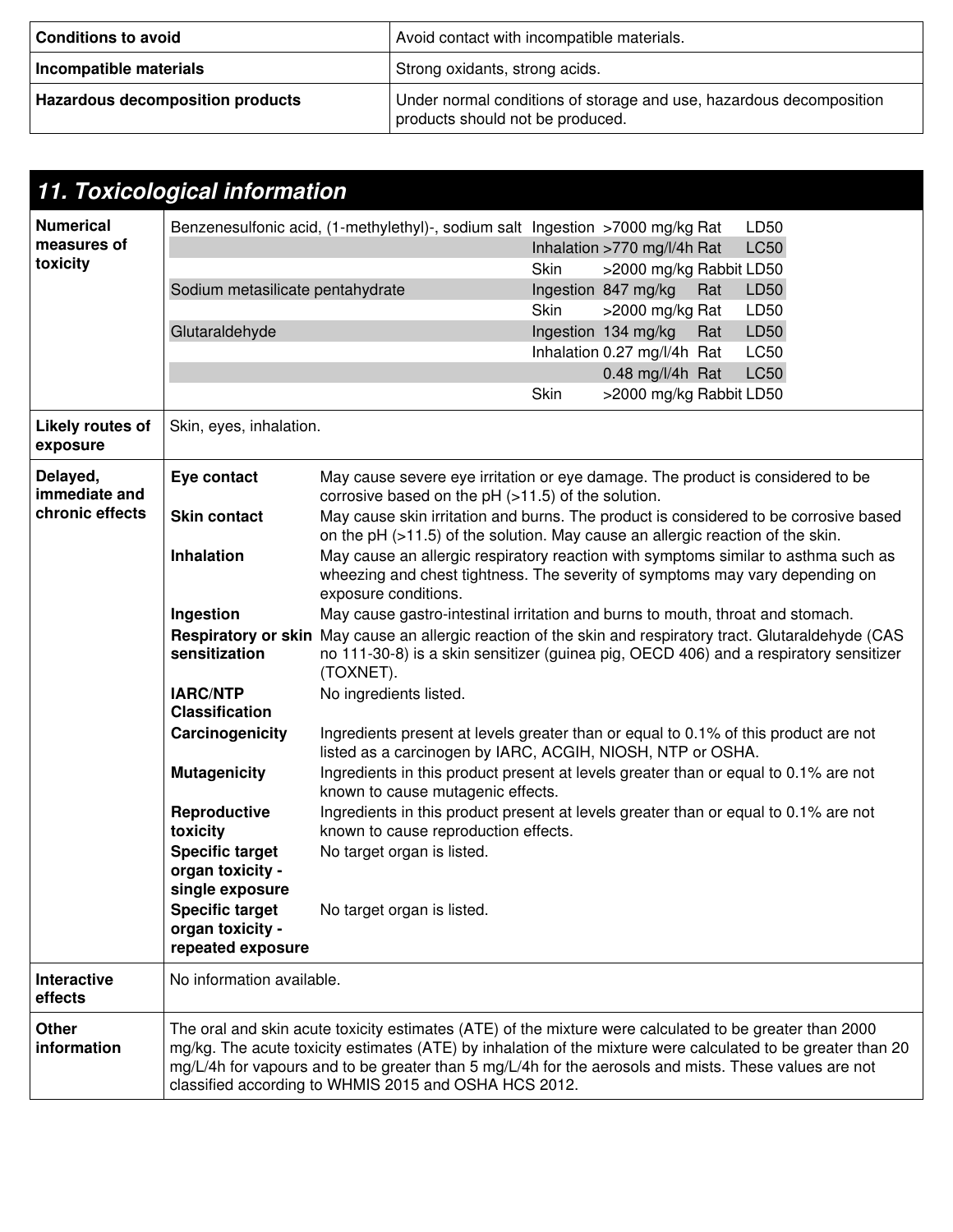| 12. Ecological information          |                                                                                                                                                                                                  |                                                                                                                                                                        |  |  |  |  |
|-------------------------------------|--------------------------------------------------------------------------------------------------------------------------------------------------------------------------------------------------|------------------------------------------------------------------------------------------------------------------------------------------------------------------------|--|--|--|--|
| <b>Ecological</b><br>toxicity       | Fish - Pimephales promelas - Fresh water<br>Daphnia magna Straus - fresh water<br>Fish - Oncorhynchus mykiss - Rainbow trout<br>Aquatic Invertebrate - Daphnia Magna, Water flea, fresh<br>water | LC50 >450 mg/L; 96 h (CAS no 28348-53-0)<br>EC50 >450 mg/L; 48 h (CAS no 28348-53-0)<br>LC50 0.8 mg/L; 96 h (CAS no 111-30-8)<br>EC50 0.35 mg/L; 48h (CAS no 111-30-8) |  |  |  |  |
| <b>Persistence</b>                  | Not persistent in environment.                                                                                                                                                                   |                                                                                                                                                                        |  |  |  |  |
| Degradability                       | The product is a mixture whose ingredients are readily biodegradable (> 60% in 28 days).                                                                                                         |                                                                                                                                                                        |  |  |  |  |
| <b>Bioaccumulative</b><br>potential | The product is a mixture of which all ingredients have a low bioaccumulation potential (Log Kow of $<$ 3 and /<br>or BCF <500).                                                                  |                                                                                                                                                                        |  |  |  |  |
| <b>Mobility in soil</b>             | The product is a mixture of which some ingredients have a high mobility in the soil, while other ingredients<br>have a moderate mobility in the soil.                                            |                                                                                                                                                                        |  |  |  |  |
| Other adverse<br>effects            | This chemical does not deplete the ozone layer. The observed ecological toxicity presented by this product<br>for the environment was considered a result of pH effects.                         |                                                                                                                                                                        |  |  |  |  |

## *13. Disposal considerations*



Important! Prevent waste generation. Use in full. DO NOT dispose residue in sewers, streams or drinking water supply. Do not reuse empty container. Triple rinse (or equivalent) the empty container and recycle through accredited recycling firm where applicable. Dispose via a licensed waste disposal contractor. Observe all federal, state/provincial and municipal regulations. If necessary consult the Department of Environment or the relevant authorities.

| <b>14. Transport information</b>                          |                                                                                                                                                                                                                                                                                                                                                               |  |  |  |  |
|-----------------------------------------------------------|---------------------------------------------------------------------------------------------------------------------------------------------------------------------------------------------------------------------------------------------------------------------------------------------------------------------------------------------------------------|--|--|--|--|
| <b>UN Number</b>                                          | UN N/A                                                                                                                                                                                                                                                                                                                                                        |  |  |  |  |
| <b>UN Proper Shipping</b><br><b>Name</b>                  | Not regulated by TDG (Canada) and 49 CFR DOT (USA).                                                                                                                                                                                                                                                                                                           |  |  |  |  |
| <b>Environmental</b><br>hazards                           | This material does not contain marine pollutant.                                                                                                                                                                                                                                                                                                              |  |  |  |  |
| <b>Special precautions</b><br>for user                    | No information available for this product.                                                                                                                                                                                                                                                                                                                    |  |  |  |  |
| TDG - Transportation of Dangerous Goods (Canada & US DOT) |                                                                                                                                                                                                                                                                                                                                                               |  |  |  |  |
| <b>Transport hazard</b><br>class(es)                      | Not regulated                                                                                                                                                                                                                                                                                                                                                 |  |  |  |  |
| Packing group                                             | Not regulated                                                                                                                                                                                                                                                                                                                                                 |  |  |  |  |
| <b>Emergency response</b><br>guidebook 2016               |                                                                                                                                                                                                                                                                                                                                                               |  |  |  |  |
| <b>IMO/IMDG - International Maritime Transport</b>        |                                                                                                                                                                                                                                                                                                                                                               |  |  |  |  |
| <b>Classification</b>                                     | Not regulated                                                                                                                                                                                                                                                                                                                                                 |  |  |  |  |
| IATA - International Air Transport Association            |                                                                                                                                                                                                                                                                                                                                                               |  |  |  |  |
| <b>Classification</b>                                     | Not regulated                                                                                                                                                                                                                                                                                                                                                 |  |  |  |  |
|                                                           | These transportation classifications are provided as a customer service. As the shipper YOU remain responsible for complying with all applicable laws and regulations, including proper<br>transportation classification and packaging. In addition, if a domestic exemption exists, it is the responsibility of the shipper to define the application of it. |  |  |  |  |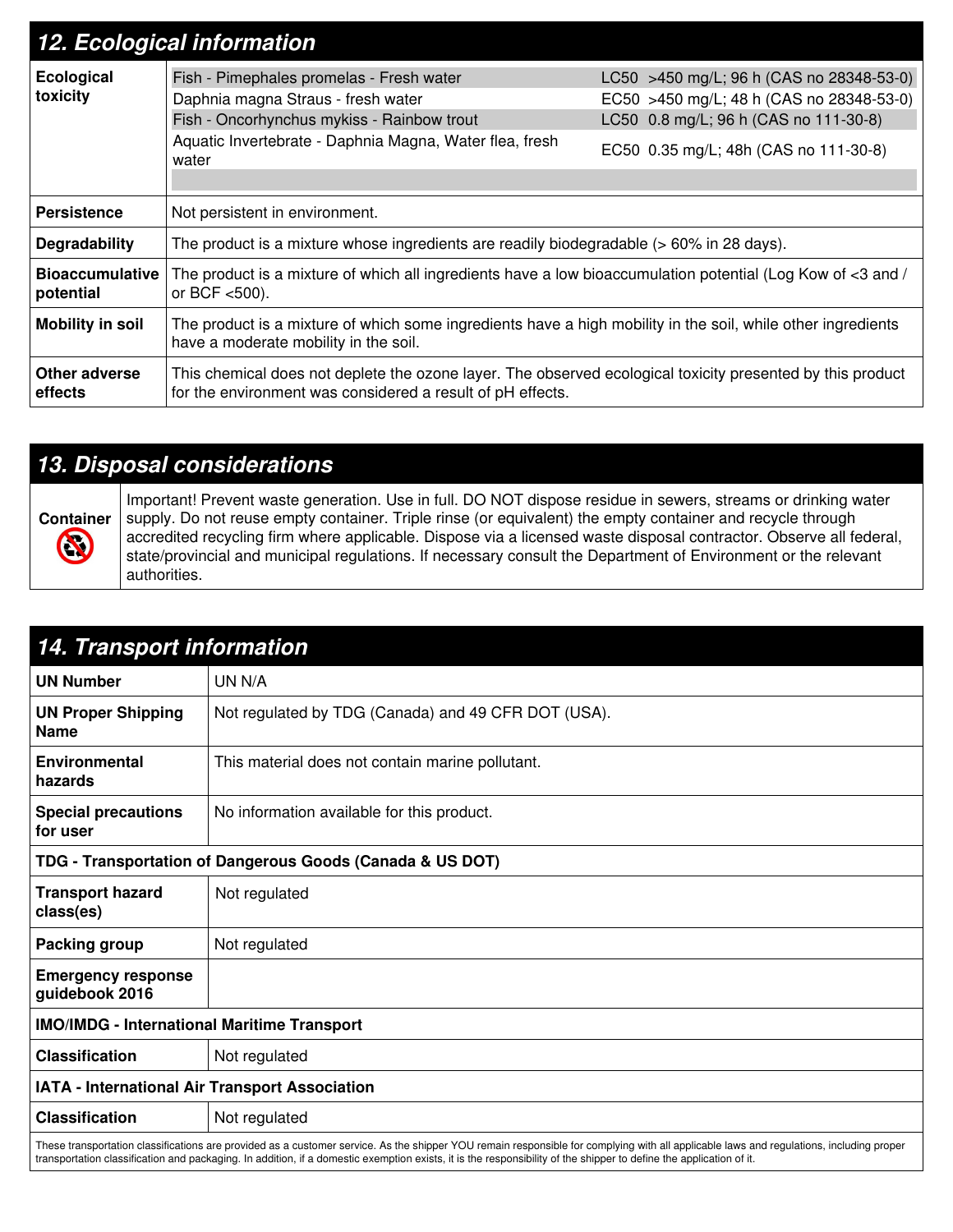## *15. Regulatory information*

### **CANADA**

| <b>Common name</b>                                            | <b>CAS</b> | <b>CEPA</b> | <b>DSL</b> | <b>NDSL</b> | <b>NPRI</b> |
|---------------------------------------------------------------|------------|-------------|------------|-------------|-------------|
| Sodium metasilicate pentahydrate                              | 10213-79-3 |             |            |             |             |
| Benzenesulfonic acid, (1-methylethyl)-, sodium<br><b>salt</b> | 28348-53-0 |             |            |             |             |
| Glutaraldehyde                                                | 111-30-8   |             |            |             |             |

- CEPA: List of Toxic Substances Managed Under Canadian Environmental Protection Act

- DSL: Domestic Substances List Inventory

- NDSL: Non-Domestic Substances List Inventory

- NPRI: National Pollutant Release Inventory Substances

### **UNITED STATE OF AMERICA**

| Common name                                                              | <b>CAS</b> | <b>TSCA</b> | <b>CER</b><br><b>CLA</b> | <b>EPCRA</b><br>313 | <b>EPCRA</b><br>302/304 | <b>CAA</b><br>112(b)<br><b>HON</b> | <b>CAA</b><br>112(b)<br><b>HAP</b> | <b>CAA</b><br>112(r) | <b>CWA</b><br> 311 | <b>CWA</b><br>Prio. |
|--------------------------------------------------------------------------|------------|-------------|--------------------------|---------------------|-------------------------|------------------------------------|------------------------------------|----------------------|--------------------|---------------------|
| Sodium metasilicate<br>pentahydrate                                      | 10213-79-3 | x           |                          |                     |                         |                                    |                                    |                      |                    |                     |
| Benzenesulfonic acid,<br>$(1-methylethyl)$ -, sodium 28348-53-0<br>Isalt |            | Χ           |                          |                     |                         |                                    |                                    |                      |                    |                     |
| Glutaraldehyde                                                           | 111-30-8   | $\sqrt{ }$  |                          |                     |                         |                                    |                                    |                      |                    |                     |

- TSCA: Toxic Substance Control Act

- CERCLA: Comprehensive Environmental Response, Compensation, and Liability Act list of hazardous substances

- EPCRA 313: Emergency Planning and Community Right-to-Know Act, Section 313 Toxic Chemicals

- EPCRA 302/304: Emergency Planning and Community Right-to-Know Act, Section 302/304 Extremely Hazardous Substances

- CAA 112(b) HON: Clean Air Act - Hazardous Organic National Emission Standard for Hazardous Air Pollutant

- CAA 112(b) HAP: Clean Air Act - Hazardous Air Pollutants lists pollutants

- CAA 112(r): Clean Air Act - Regulated Chemicals for Accidental Release Prevention

- CWA 311: Clean Water Act - List of Hazardous Substances

- CWA Priority: Clean Water Act - Priority Pollutant list

### **California Proposition 65**

#### No ingredients listed.

| Other<br>regulations | - Canada DSL and NDSL:<br>Sodium metasilicate pentahydrate (CAS no 10213-79-3) is not included in the Canadian Domestic<br>Substances List (DSL) because it is a hydrate. However, it is listed in these inventories under its anhydrous<br>form of Sodium metasilicate (CAS no 6834-92-0). |  |  |  |  |
|----------------------|---------------------------------------------------------------------------------------------------------------------------------------------------------------------------------------------------------------------------------------------------------------------------------------------|--|--|--|--|
|                      | <b>HMIS</b><br><b>NFPA</b><br><b>Health</b><br><b>Flamability</b><br><b>Reactivity</b><br><b>Protective Equipment</b>                                                                                                                                                                       |  |  |  |  |

| <b>16. Other information</b> |                                             |  |  |
|------------------------------|---------------------------------------------|--|--|
| <b>Date</b><br>(YYYY-MM-DD)  | Walter Surface Technologies Inc. 2021-01-28 |  |  |
| <b>Version</b>               | 01                                          |  |  |
|                              |                                             |  |  |